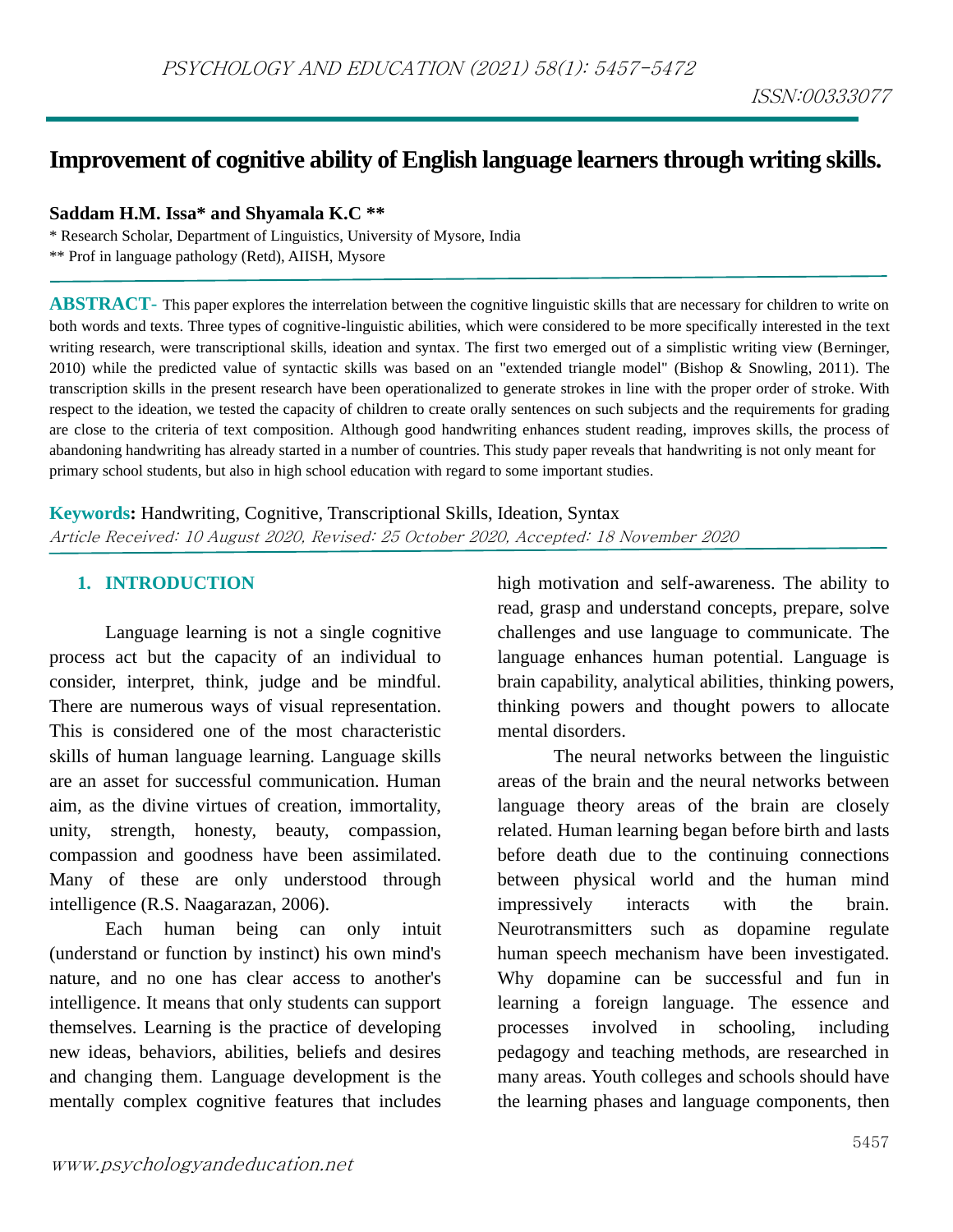teach English. This will help college students understand that studying is a luxury for explorers and it is fascinating to know how people learn, how fun, enthusiasm, aspiration, creativity, selfdiscipline, competition, teamwork, etc can emerge. Cognitive functions contribute to awareness, with both information acquisition processes and means. Encompassing reading contributes directly to the processing of knowledge and thus to the maintenance of know-how.

Writing is one of those skills which in second language learning are considered very necessary. Writing cannot be obtained naturally; rather it is taught through systematic teaching. In writing, it is common for students to make mistakes. As Brown (2007) argues, "learners inevitably make mistakes in the acquisition process and this process is impeded if they make no mistake and then benefit from diverse feedbacks on these mistakes." Ferris (2010) suggests that further research could explore the position of contextual and individual differences between learners. She claims that a significant gap in WCF research has been due to the absence of adequate research on these aspects. There are several variables that can affect the perceptions of students such as age, sex, ability level, motivation and way of thinking.

Cognitive factors among these individual factors seem to play an important part in the effectiveness of feedback and written growth (Rahimi, 2015). One of the cognitive variables left unexplored is the cognitive styles of teachers that are considered potentially important in second language learning. A successful written assessments creativity includes a combination of what is learned from both a cognitive and an instructional point of view of writing to assess writing in ways that are helpful to teachers, students and policymakers, without the underlying process being aggressive. Historically, the teaching of academic writing is

focused on so-called forms (for example, expository, descriptive, narrative, argumentative and persuasive) and in particular, on writing and argumentation of exposition. In this connection, writing can be seen as a specific form of capacity for verbal development in which text is generated to fulfil the demand for a discourse or more generally, as a dynamic and interconnected output that cannot be understood except for the social and cognitive purposes it serves.

In a social environment, people write to achieve communicative goals, and so is writing in a school sense. For different purposes, successful training provides students with the skills they need to produce a wide variety of texts in a wide range of social contexts. This analysis would take a wider perspective and as such, we define professional writing as a dynamic cognitive task that requires problem solving and strategies to meet communicative objectives.

In order to facilitate dynamic knowledge exchange, exposure presupposes all the abilities incorporated in narrative texts and adds various techniques. Usually, persuasive writing combines narrative and expository elements, incorporating persuasion and argument as required. Therefore an implied hierarchy of skills can be drawn up in prose, which ranges widely in cognitive sophistication, from basic narratives to nuanced arguments and literary skills. The conventional methods of writing are purely academic, as skilled authors may compose texts that incorporate elements of all traditional methods in order to achieve their immediate rhetorical objectives (cf. Rowe, 2008, p. 407). Conventional modes, however are of interest because they reflect genuine differences in the underlying skills needed to succeed as a writer.

A long-term Cognitive Based Assessment for and as a Learning Initiative (CBAL) is currently being undertaken by ETS to create a cognitive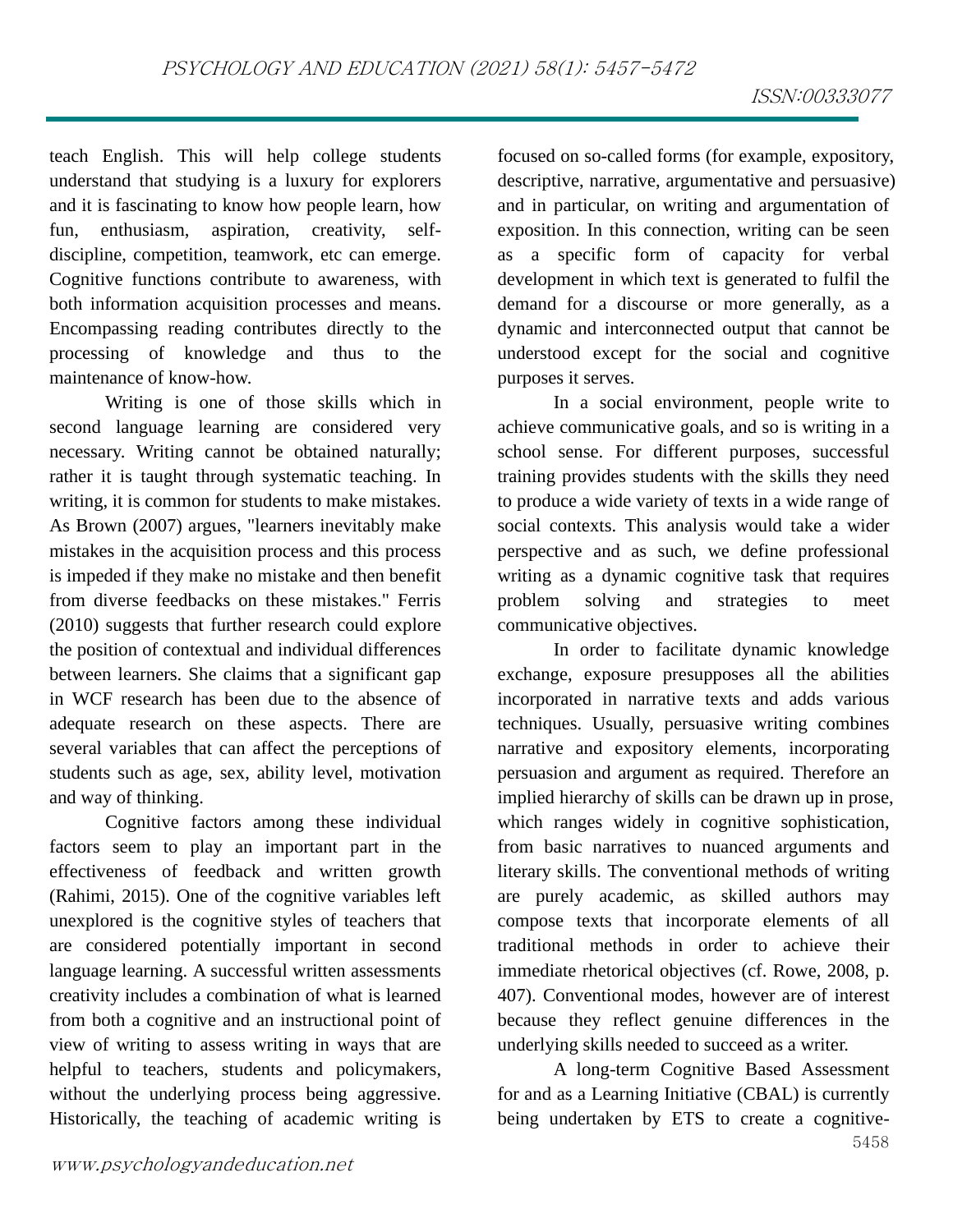based assessment framework centered on K-12 education. These evaluations will incorporate and connect accountability assessments with formative classroom assessments; accountability and formative assessments are designed to work together effectively to improve learning. This study describes the nature of the writing abilities addressed in cognitive literature with the immediate purpose of defining the components of an expertise model.

Language development is intellectually complex cognitive accomplishments that involve a high degree of motivation and self-awareness. Students from colleges who may feel abandoned have many reasons, but the deficiency in the English language is clearly a recurring problem. In this paper we address the influential assets of enriching English language outlets and how they can be constructed to inspire international students' opportunities. The paper will explain how the mind works as an adversary for those young people who cannot control it. The power of the language is not due to its physical skill, but rather to its unbearable willingness.

#### Cognitive Models of Writing

In terms of solving issues, cognitive models tend to explain writing (cf. McCutchen, Teske, & Bankston, 2008). In fiction, the attempt of the writer to map language into his own thoughts and feelings, as well as the impressions of the reader, generally poses problems. The difficulty of writing is shown by this initiative, as problems can vary from strategic aspects (such as organizing ideas) for the execution of plans A skilled writer will face an enormous hierarchy of problems, including how task-specific concepts are constructed and organized; word flowing phrases are grammatically correct; punctuation and spelling are correct; and customize ideas, tones and text to name some of the most outstanding rhetorical and linguistic tasks for the

desired audience. Obviously, skillful writing would require a sophisticated approach to problems. It is suggested that qualified writers sometimes "disturb" a writing assignment, following a technique called transforming information.

Expert writers also develop elaborate objectives, particularly content and rhetorical objectives that involve complex problem solving. In comparison, inexperienced writers typically take a simpler, more natural approach to writing by pursuing a knowledge approach that incorporates material and one notion. Although the inefficient abilities of novices can restrict them to an information, skilled writers can freely switch between information reporting and knowledge transformation. In terms of information processing, problem solving has been conceptualized. It sought to define various activities while writing and their relationships with the working environment and the internal knowledge of the author in its original model, which was widely accepted in the area of writing science. Hayes and Flower suggested that the writer's long-term memory has different kinds of content, including the subject, audience awareness and written plans. The written assignment (including topics, audiences and motivational elements) was differentiated by Hayes and Flower from the previously created text.

## **2. Writing as Cognition: psychological Perspective**

The literature researcher reviewed so far focused on writing purely from a cognitive psychological viewpoint, focusing exclusively on what happens in the author's mind. Another view of writing takes account of the cognitive essence of writers abilities are socially positioned and exist in social environments, promoting and encouraging specific ways of thought. Sociocultural writing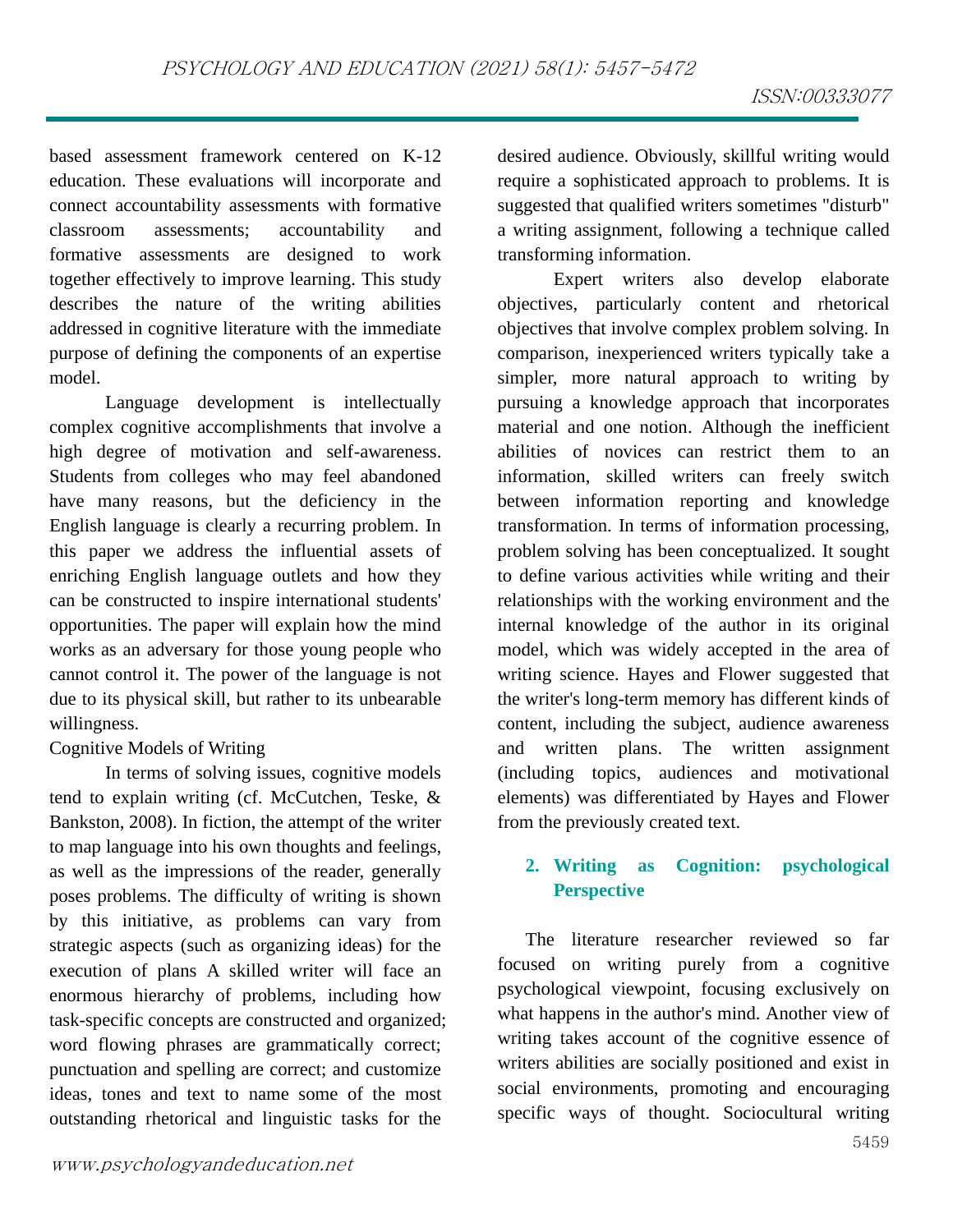methods stress that writing is a) situated in real uses; (b) improvised, not solely in accordance with abstract templates; (c) mediated by social practices and conventions; and (d) learned as part of socialization of specific practices.

The sociocultural approach stresses that the actual traditions of the group have an important effect on what styles of writing activities are to be carried out the way they are organized and how they are received and that such structures as genre or writing methods are simply traditional structures that arise in particular social contexts and are incorporated into a customs and standards dynamic. The literary practices differ among classes in the same society and that cultural practices at home and in the community can increase or conflict with school-built literacy and standards. Different sociocultural studies have shown that genres are usually formed in ways that indicate particular changes in the structure and practise of groups. There was a mistake (Bazerman, 88; Bazerman, & Prior, 2005). In short, the purposes for which writing is used the social norms governing those ends, the writers' unique forms of expression, writing instruments and other cultural activities, all of which are a wider social context that informs, promotes and ultimately constitutes a writer's work. Writing skills remain within the social space of these environments and their respective organizations and activities.

Naturally, the type of writing we deal with in this study is school writing: a type of writing socially advantageous in the academic sense, and that is an important tool to success in many contexts including the wide-ranging academic and commercial life of Western society in the 21st century. We do not have any specific apology for this restriction, as it is explicitly motivated by our overall goal — to encourage more successful written evaluation and instruction in a school setting — but it is necessary to note this reach limitation.

Many of the cognitive requests of this form of writing are motivated by the requirement of a culture of literary debate, in which interactions are asynchronous; mediated by publication or other impersonal communication methods, and often involves the communication of material and ideas when the assumption of knowledge, involvement, participation or sharing is not secure.

The transitional students as new university students as they had to learn how to compose texts effectively according to university social norms. Researcher discussed how the demands of that social context questioned students' habits and perceptions in a view of secondary school. The social practices and related information necessary to carry out the kinds of research required to write well in social contexts where rival theories need to be produced, considered and evaluated. While much of the remainder of this analysis focuses on a reasonably detailed examination of certain cognitive abilities and abilities required for the successful performance of characteristic styles of academic writing, it is important to bear in mind that all of these occur as practice within a specific context and cultural context. It is important to bear in mind that cultural cultures provide the ultimate measure of writer effectiveness to the degree that both writer instructions and written evaluations are cultural practices themselves, and are part of the same context. The evaluation should reflect on whether students have the knowledge and skills to take full part in the group dialogue and practice their writings.

5460 The several distinct cognitive processes involved in writing should in particular be taken into consideration without losing sight of the fact that they are part of a larger social situation. It can be complex by involving both readers and other social actors, such as reviewers, editors and so on and a rich social context in which contemporary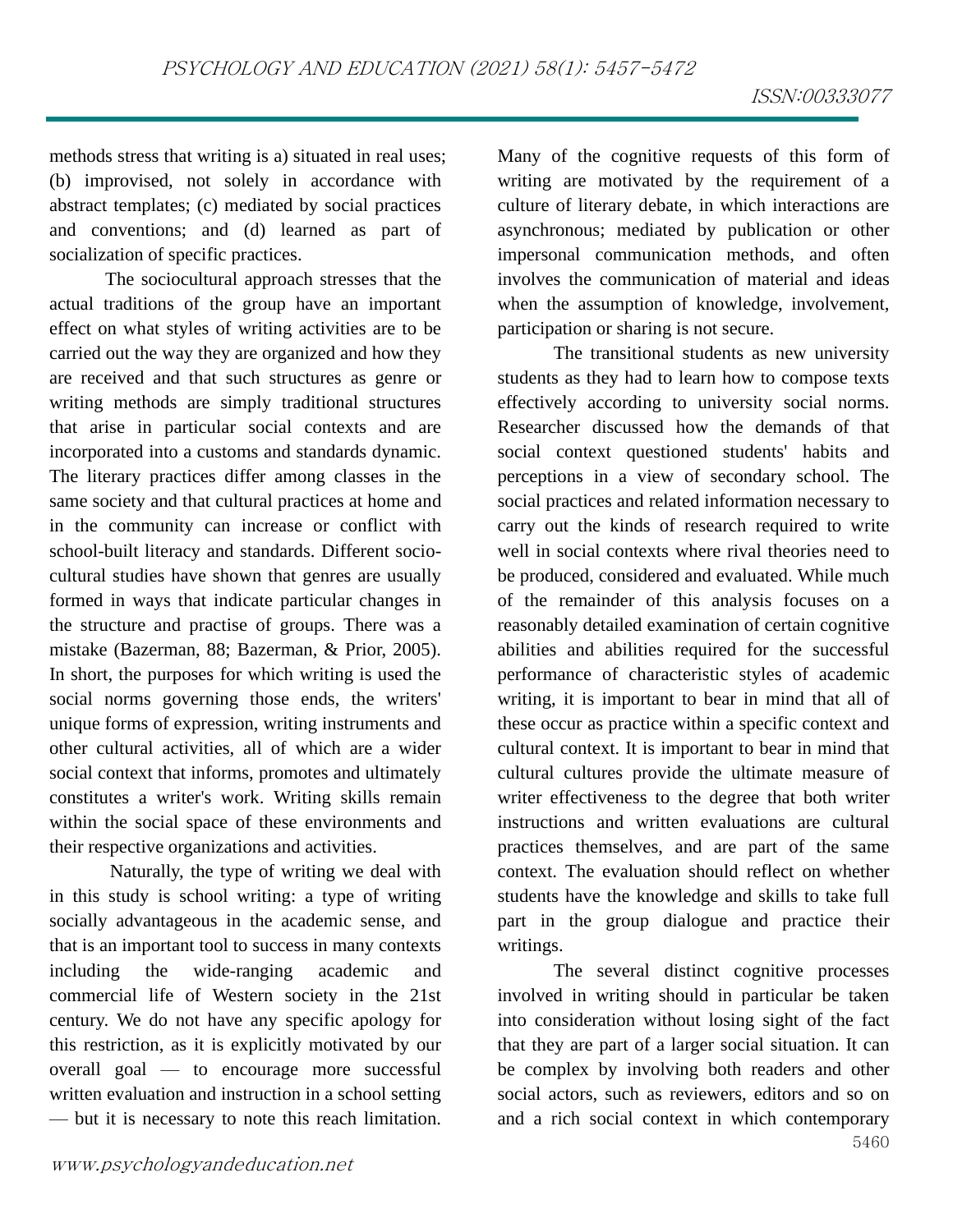writing and a wide variety of social institutions are involved. The tension between the need to measure foreign writing (awareness of a social context and a rhetorical objective) and the need to quantify those skills and competencies which are part of expert writing is one of the resulting conflicts addressed in the final sections of this paper.

Effects on verbal, psychological and didactic elements of writing processes were summarized. He also challenged high school pupils to do difficult writing activities – adding paraphrases to a scientific text or writing an argumentative text based on a concrete argument. He demonstrated how writing research opened new insights for writing didactics. Several academic articles on writing didactics have called attention to the psycholinguistic research into writing processes. The paper, which has been written together by a language psychologist and a didactic expert, provides a problemmatization of the potential fields of collaboration between the two disciplines, each demonstrating the interests of their relationship with the unique and complementary duties of both disciplines.

In this paper we suggest that the advancement of both psychological understanding and instructional experience is a cognitive approach to writing. The shortcomings of these analyses and their teaching consequences are known to it: "psychologists conclude that the recent research of writing processes have led only to very ingenuous descriptive attempts and very restricted theory."

#### **3. Review of literature**

In Britain, 11 years of age is one fifth of our high school leavers, while another five million adults have "under-functional" literacy skills (Sippett, 2015). It translates into 1 in 7 employees. Similarly, a government survey in 2012 said that nearly 20 percent of just over 650,000 high school leavers were "functionally analphabets". This implies that nothing more than basic questions about a given text can be dealt with. (Shepherd, 2010). In other words, at the bottom of the Bloom taxonomy they cannot decipher interrogations (who, what, where, where, etc.) but not higher imperatives (such as clarification, analysis, implementation, evaluations, etc.) requiring a more comprehensive collection of reading skills. In addition, it is highly questionable (and 'impossible'), according to the UK Guardians, that many will remember such GCSE characteristics as allusion and irony ('Shepherd, 2010'). This disease has clearly raised the eye of policymakers (Morgan, 2016).

There is concern, for example, that a large number of British citizens do not achieve the requisite skills to be effective in education, work or their personal lives (Feder & Majnemer, 2007; Graham & Perin, 2007). However this particular study does not show that the connection between literacy (the ability to read and understand a text) and writing is established (the ability to convey clarity and structure of thoughts and ideas). The two distinct elements are taught in relation to each other more often than not, as the subject of English (such as delivery and assessment) does not clearly distinguish between these two entities. One common reason why young people may not write well is that schools may not take the nuances of writing skills into account or have adequate policies, resources or investments that can contribute to the teaching of these skills.

Many schools do not completely understand the processes involved in acquiring skills for readable handwriting nor relate to success and achievement. However there are many layers of complexity and the handwriting orthography abilities. The integration of the orthographic motor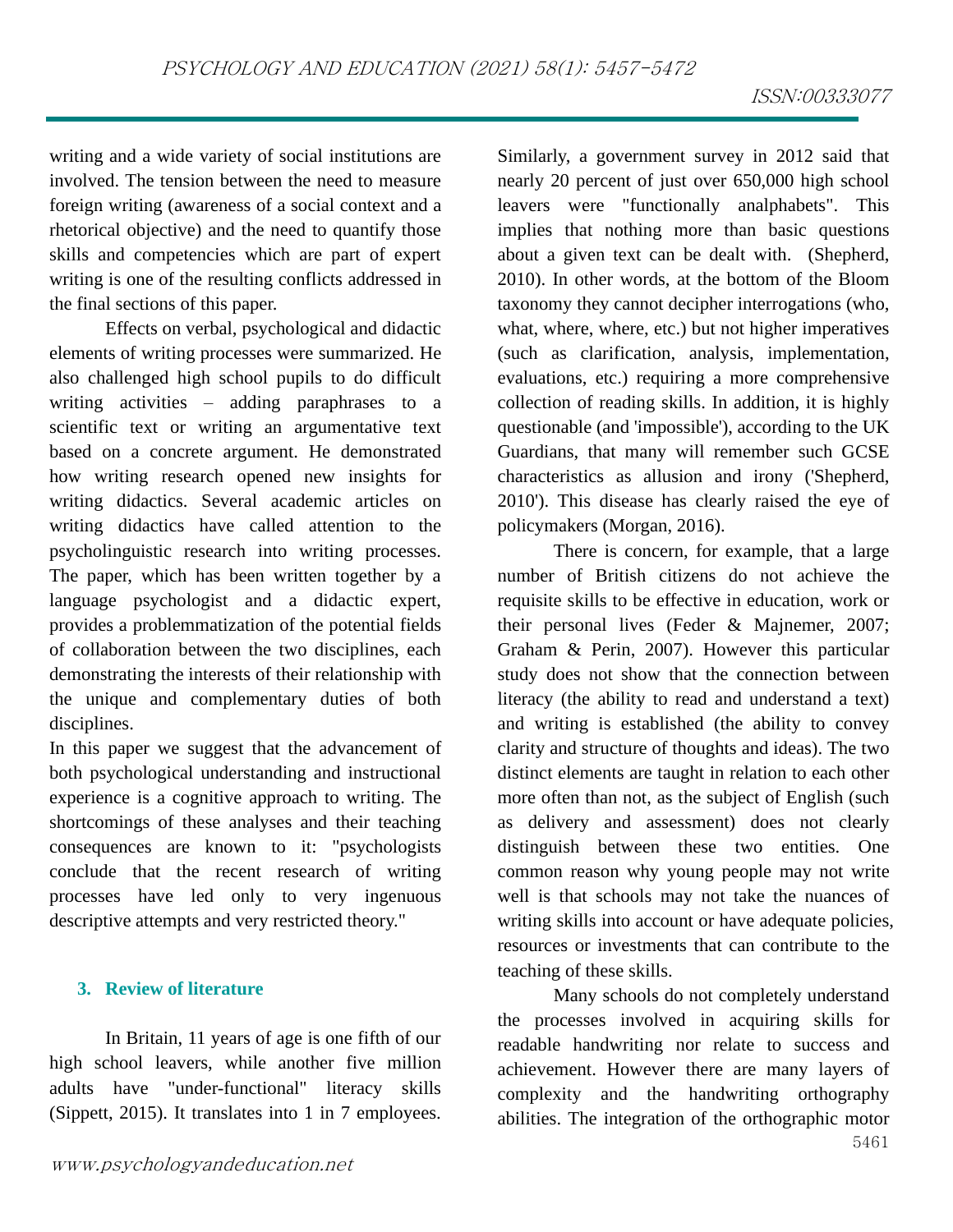is the ability to remember and write letter forms, letter groups and words without giving cognitive attention. There are items that universities overlook. Simplified handwriting involves the regulation and alignment of muscles and the fingertips, of the hand and of the arm, and simultaneous bending or stretching of the thumb and finger of the hand, as well as the removal and holding of the hand around the wrist joint. Some studies show that learning is eventually connected to writing (Graham & Perin, 2007). These results point to an ontological distinction between 'learning to write' and 'learning to write.'

The former concerns reading and the ability to write, while the latter concerns the accuracy and speed of writing, with pen and paper letters and phrases. There are two distinct principles of pedagogy which exist. While the learning handwriting process is carried out at primary school level with some enthusiasm, it soon disappears or is forced to side with it when students go to secondary school. (Medwell & Wray, 2008). This is because it is believed that students have mastered handwriting only after primary school, because they can write and thus do not need any further education in this field. Although literacy and English language have regained prominence in grammar (referred to by OFSTED and examination boards such as AQA and the White Paper Directives, the Value of Teaching, 2010 (which was the cornerstone of the Education Act of 2011), there is very little focus on handwriting abilities for teenagers (Medwell & Wray, 2008). However, studies in the USA and the UK have shown the value of handwriting (in particular, different types of cursive writing) in improving the cognitive skills of students. Good handwriting skills can help pupils to achieve academic success particularly with regard to orthography and vocabulary (Cripps & Cox, 2008). Studies have identified such associations with pupils' writing

quality and mental ability to process and obtain knowledge.

While very little research specifically suggests that handwriting creates academically talented pupils, the potential for pupils to do well is increased as a direct result of their handwriting. The learning of strong handwriting skills helps with the language and visual regularity of the pupils. For example, in some areas of education psychology it is claimed that good cursive writing helps pupils to relate to their language work. In particular, it improves the automaticity of pupils. The term automatism refers to the ability of students to reproduce correct word types with letters, loops and joints without constantly recalling and checking their accuracy (Feder & Majnemer, 2007). The automaticity is contingent upon the efficiency of students to bring the language to the page from the brain. It is however different from the orthographic integration, as the latter relies on dexterity and/or manipulation of the hand and wrist.

In exchange, these skills combined are likely to increase the pace at which students write (Peverley, 2006) and schoolchildren are bound by the incorporation of equal opportunity and diversity, safeguarding and citizenship. These elements are critical at the moment, as is the confidence of students in their use of language and emotional selves in the national curriculum highlighted by government and policymakers in the form of laws and directives. Written teaching skills should concentrate on particular students (such as their learning needs, their weaknesses etc.).

5462 The quality of student handwriting demonstrates not only facets of hand/eye coordination, but also other issues such as dyslexia and ADH (USA Department of Education, 2004). It advises reexamining our handwriting attitudes by analyzing the present situation and the historical context in which handwriting has played a key role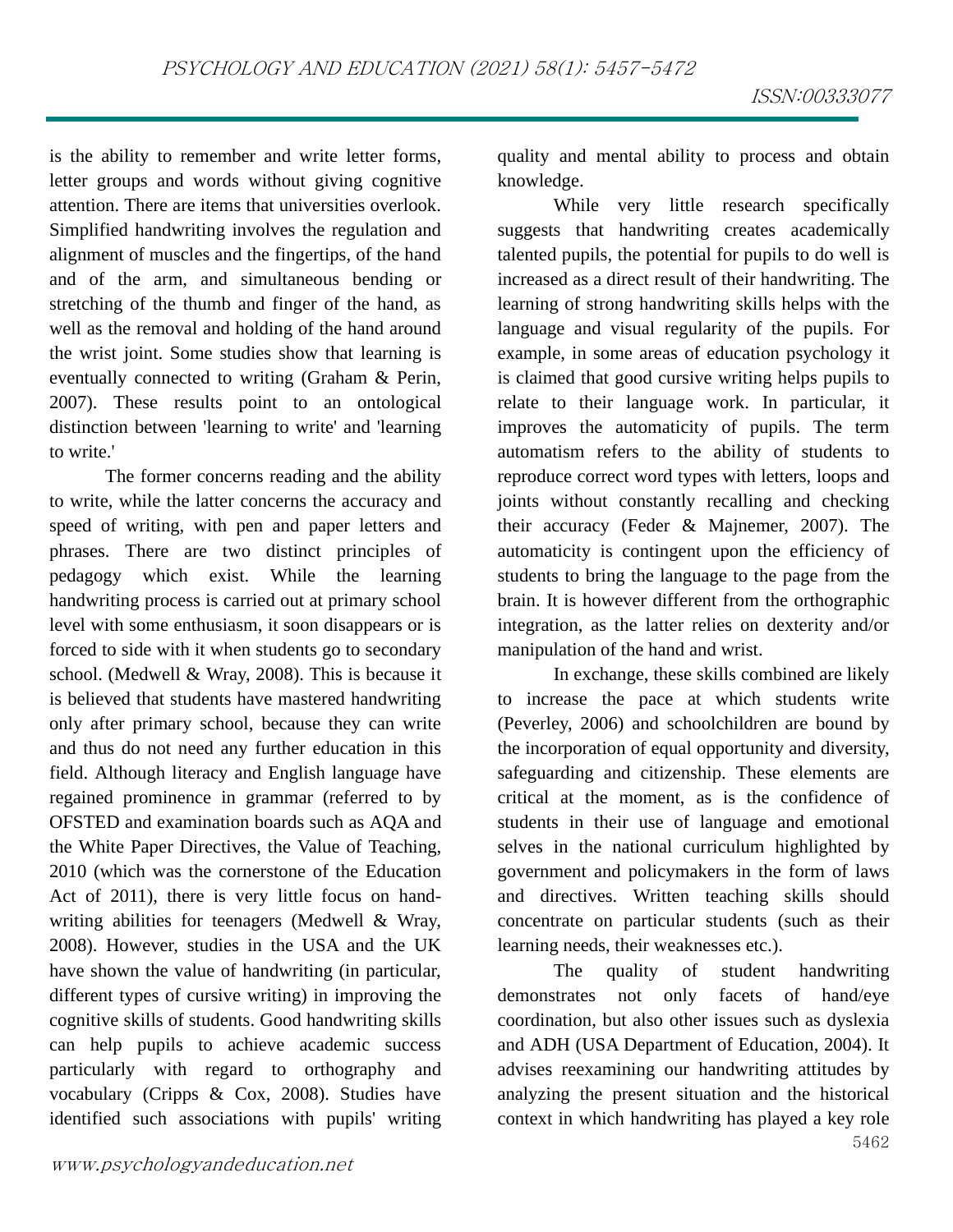in the education of students from different cultures. To resolve the ability of pupils to manually record knowledge, schools have to establish good teaching and learning methods. The findings of the International Student Evaluation Program (PISA, 2012) were from the Far East, which included the top five nations. Is it a wonder that these countries teach handwriting routinely up to 16 years old? Whatever one interprets, in contrast, Britain is lagging behind. The UK is currently 23rd in Reading, 26th in Mathematics and 20th in Science (out of 68 countries). These current statistics will influence educators even if they compile a new report for 2020 to take any changes into account. The paper ends with suggestions on how and why handwriting can be a priority in the literacy lesson of schools. Some researchers agree that handwriting involves the orchestration of a range of cognitive resources.

The secondary students were taught strategy in one study ("De La Paz & Graham, 2002") that would allow them to perform various handwriting tasks. They also taught knowledge and skills through a clearly designed programme to execute these tasks. One month after the directions, the pupils were checked. Students in the experimental group carried out long essays, used more mature vocabulary and were more qualitatively capable of communicating and sequencing concepts than other persons in the control group. Also if students have a good depth, they can perform better and require minimum differentiated tasks/results (Stegmann, 2004). It helps pupils to become self-employed by learning about the structure, type and pattern of words. Medway and Wray (2008) argue that capacity (data storage capability) and automaticity are related (to retrieve information onto the page). It was also discovered in a 2012 Saperstein Associates study.

Finally, it was concluded that both

components (capacity and automatism) enhance students' ability to communicate and thus increase the quality of their ideas. Improving the handwriting of students therefore has some impact on their ability to enhance the standard of ideas. Another research in the field of neuroscience (Longcamp et al. 2008) has found the potential of students to take various typology variants by studying a new language that is graphically differentiated from English (as written Chinese, Japanese or Hindi). It also helps to memorize and identify different word patterns: more handwriting and regular letter recognition was found in several geographical areas known to include performance and imaging tasks, in particular in the left broca region and in bilateral parietal lobules. These findings together make a clear statement that the fundamental movements remembered during writing are part of the visual recognition of graphic types and letters (Longcamp et al., 2008, p.802). The same research (Longcamp et al, 2008) invited participants to differentiate between mirror images and a group of distinct characters. They did this after using pen and paper and a computer keyboard. The results were that handwriting respondents correctly and permanently recalled the proper orientation of the characters. It helps to deduce that particular gestures memorized during the writing help to recognize graphic types and patterns visually.

5463 Working on the handwriting of pupils will help them improve their reading skills. Similar findings were reported in further studies in which psychologists found a clear link between sequential finger movement and brain function, including experiments at the University of Washington (Saperstein Associates, 2012) (Berninger, 1994) found that: direct handwriting guidance with visual indicators and verbal media leads to enhanced automatic handwriting and better reading of words; training of orthographic engines has improved the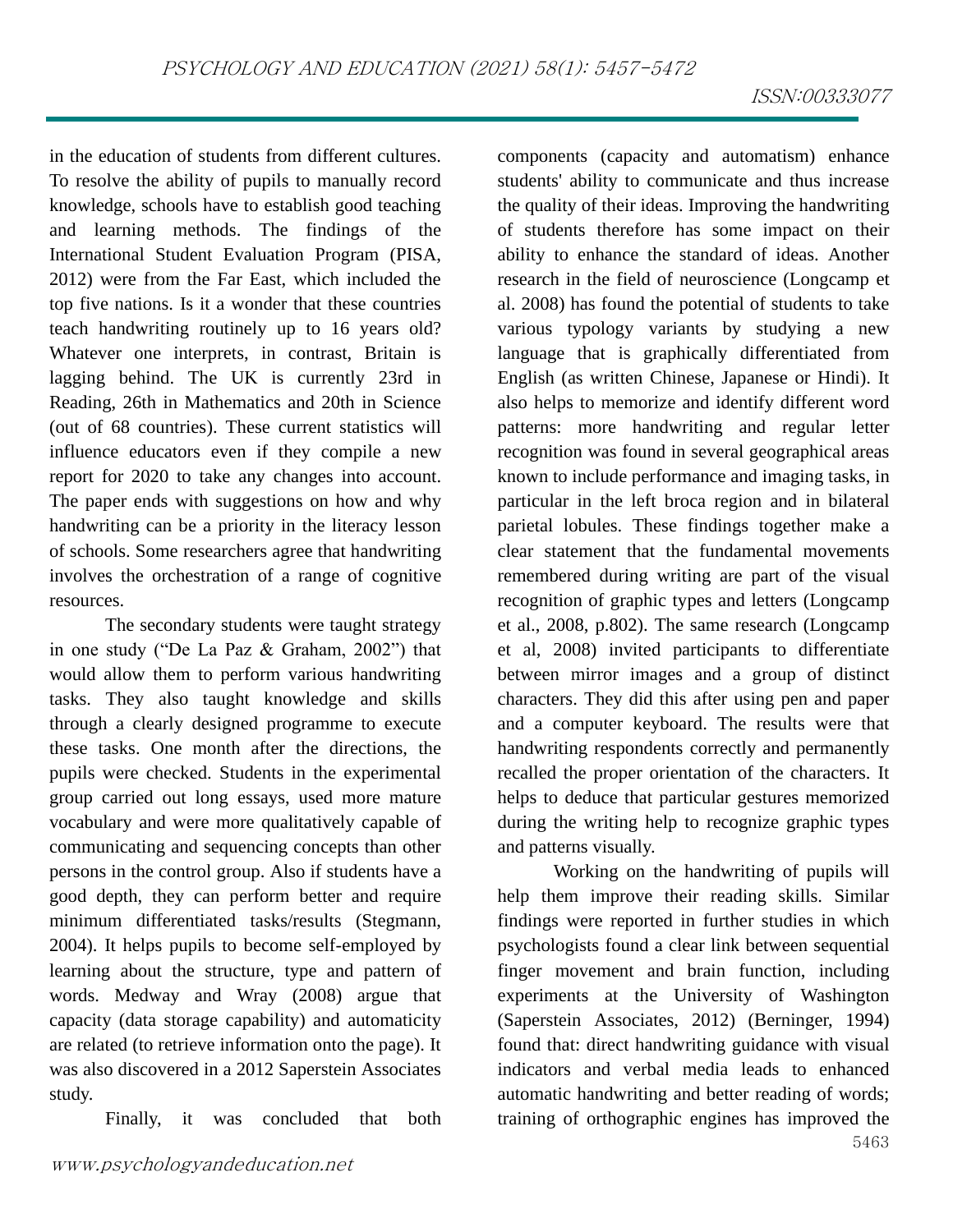performance of a task of graphic engine planning for sequential finger movements related to finger composition (Berninger, 1994, p.3). Although the study indicates that reading per se has no added benefit, such evidence suggests a link between writing by hand and increasing accuracy in pupil orientation and word formation. At the very least, their absence did not increase the automaticity of students or increase their ability to register and memorize a variety of spelling variants and word form. In this relationship, a significant argument that needs to be strengthened: the hand recording of textual knowledge (a kinesthetic tool) instead of tapping on a keyboard leads to the long-term development of memory.

The sensation, the structure and the movement of words on paper etc. indicate a connection between memory, ability and coordination of the movement of man, which uses kinesthetic methods (Saperstein Associates, 2012). This is definitely the opinion of some scientists and critics in this area (Berninger, 1994). They conclude that improving handwriting would only further increase the performance and achievement of textual science and humanities pupils (such as Religious Education, History, and Geography).

#### **3.1 HANDWRITING**

It has been stated that Finland is giving up teaching of handwriting and keyboarding, whereas more than 75% of schools in the US are no longer giving priority to writing in their literacy lessons (Russell, 2015). True writing (with pencil/pencil) is an anachronistic practice in these countries that is incongruously modern. Social media and their expectations have in several ways overcome conventional skills that pupils learn in school. In literacy education, also in the UK handwriting is no longer a priority as it was 20-30 years ago (Hallows,

2009). This is to a certain degree demonstrated by references to recent legislation such as the English National Curriculum, the Qualification and Curriculum Authority (the quality management body for exams and tests in the UK) as well as the associated structure and guidelines for schools set by the government. For example, the Early Writing Learning Program (by DfEE, 2001) encourages teachers to teach basic teaching skills to people aged 4-7.

Nevertheless it serves as a mere guideline as a directive, though teachers are not required to follow it. Even on Main Stage 2, this is evident. Although there are one or two guidelines for the wording, orientation, size and clarity of letters, there is little information about the cursive styles, motion and speed. Currently, handwriting is not checked or calculated with consistent criteria. With regard to the Level 4 criterion, as Medway and Wray (2008) remember, as long as the applicant scripts are fluent, combined and readable, no other requirement is made of pupils. When pupils reach secondary school, they are assumed to know how to write. Therefore no further instruction is provided to improve upon the skills.. This view is also reflected in the various instruments and corresponding handwriting techniques of primary school. However at the secondary level, those instruments, instructions and facilities are almost entirely absent. However, all other skills are also taught and tested, such as spelling, grammar, vocabulary, reading comprehension, and syntax. This statement that students no longer need handwriting lessons is incorrect. Around 100,000 out of more than 650,000 students have had low English/literacy skills.

5464 Employers and other educational institutions are increasingly desperate at the level of pupils' literacy skills. Statistically, the reading skills of the British pupils lie behind the globe. According to the results of the PISA (PISA, 2012), the United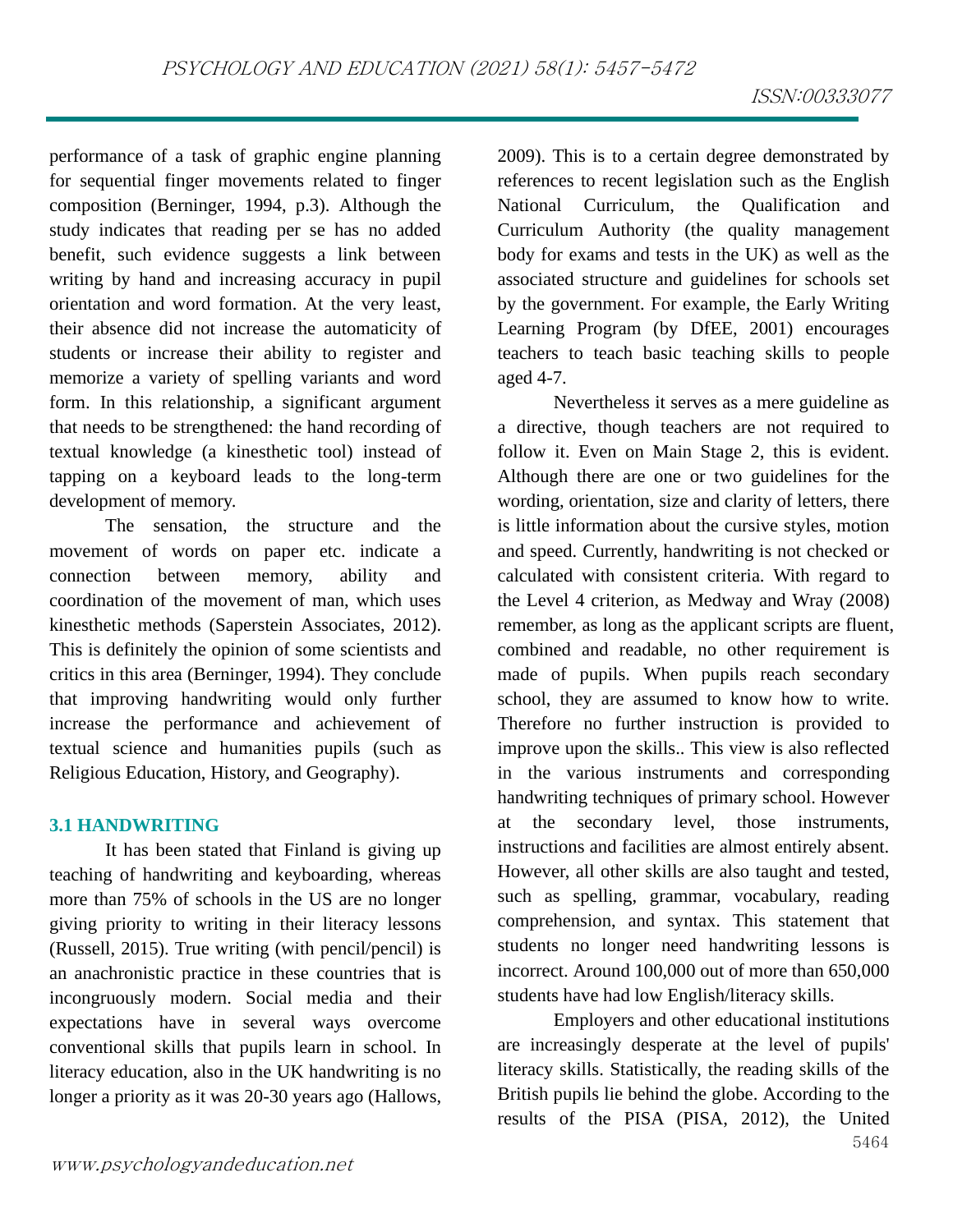Kingdom ranks 20th out of 68 league table nations, while the Far East countries like Japan, Hong Kong, Singapore and Taiwan are top 4. These are the countries referred to in the Education Act of 2011 by the former Minister of Education of the United Kingdom, Michael Government. Some collaborations have been established between these countries, which emphasize traditional teaching skills and our own teaching and learning strategies. Many countries in the Far East (China, Japan, Taiwan, Singapore, etc.) depend, for example, on handwriting as a key field in providing students with structured minds, cognitive skills and textual knowledge capabilities.

Handwriting is the core of the education and the school curriculum in these countries. Moreover, there is evidence that handwriting contributes to better orthography. While this must be treated with caution (Barnett et al., 2006), the hand movements associated with lettering help the pupils in language relate and develop the concept of a word are unquestionable. This is because kinesthetic learning influences the cognition of pupils. The close relation between the apparent tracing of hand movements and clear and fluid handwriting, for instance, has been seen. (Jones & Christensen, 2009). Some studies claim that good learning depends on the level of handwriting instructions that pupils obtain and acquire during primary school.

The new exemption from handwriting in secondary schools is also unadvised, as students are essentially denied the tool for continuing education. This will affect their mindset and achievement and in turn, will impact employability and social mobility. For example, a study (Every Child: A Chance Trust, 2009) found that more than half of boys with weak literacy at 16 years believed that school was a waste of time. The results of low educational achievement mean lack of opportunities for the pupils' career prospects and social mobility

are clear. If pupils think secondary education is useless, what is the potential for teachers to help them learn knowledge and skills for the labour market?

The economic consequences, however, are just as significant: as a result, the cumulative cost to public funds arising from failure to learn basic literacy skills in primary school years is calculated at £ 5000 to £ 43,000 per child per 37 year per person per person per 37 year, and between £ 5,000 and £ 64,000 over a lifetime. This amounts to an annual total of £ 198 to £ 2.5 billion (Every Child: A Chance Trust, 2009:15). In addition to the real costs, the more time it takes for students to write (without instructions), the harder it is for them to readjust in later school years (Christensen & Jones, 2005). In other words in order to be easy, demonstrate, speed and readable when they take on the wrong habits/techniques, it becomes harder to correct students' handwriting style. The creativity of students exceeds the quality of the instruments they show in expressing their imagination in this school of thought: as Medwell and Wray point out, children were encouraged to openly compose, use their language and writing skills that are improving but incomplete to express themselves with pencils (Medwell & Wray, 2008, p. 37). Similarly, the head teacher notes that the shape of the oval, loop and slant of a child these days is less important than what they write.

Letter forming tends to be taught in early school, but handwriting is less important for older children (Mark Brown, Head of St Mary's Catholic Elementary School in Axminster, cited in Hallows, 2009). In reality, the power, the purity and the consistency of the letters of the pupils have been almost relegated to the side lines. However the submission of the responses of pupils in written exams is dependent on the grade received. Furthermore on computers, the preparation, drafting,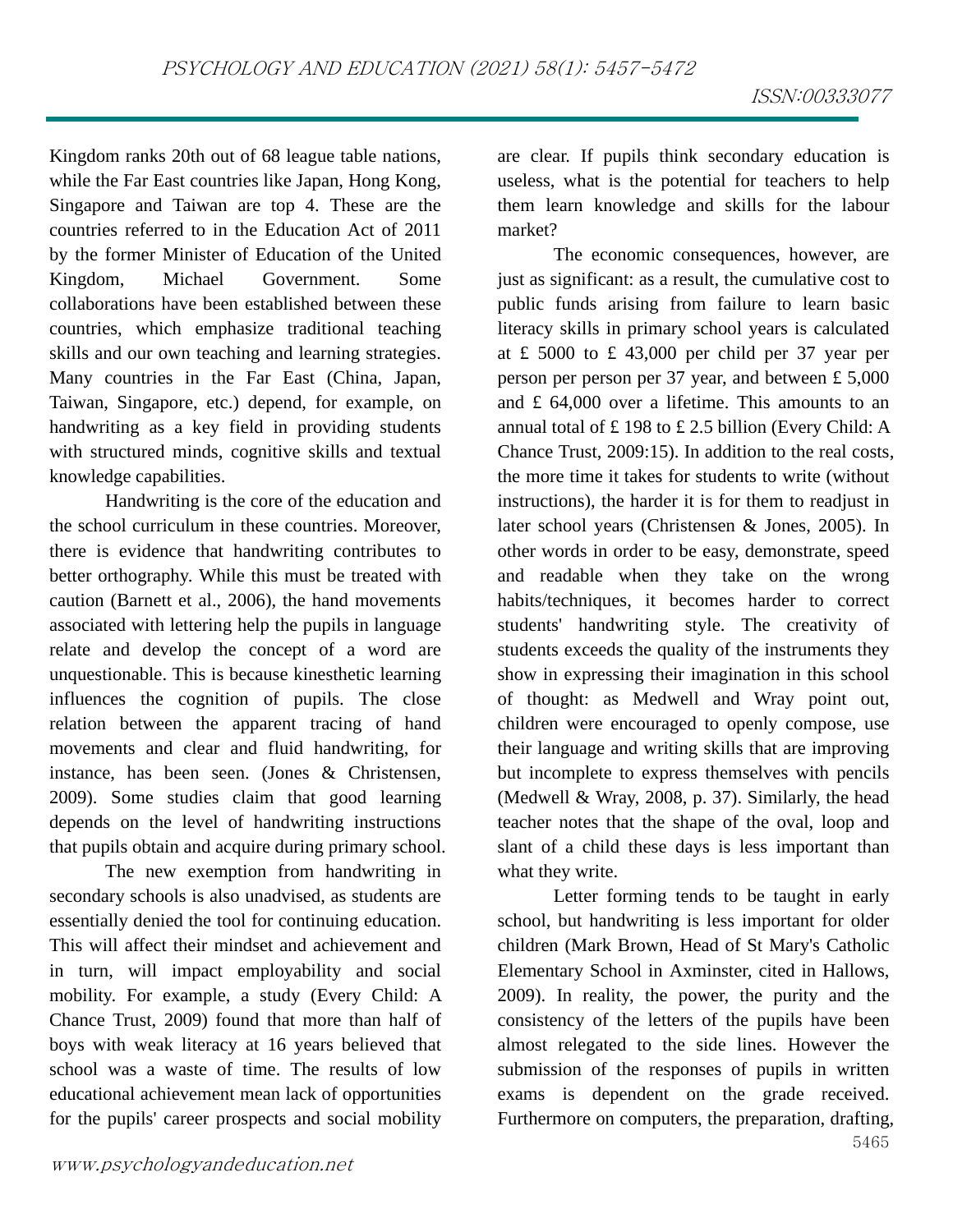review and proofreading of a work and the feedback on the method it is conceived (evaluated features at A 'Level English) is carried out entirely. As such, they have noted the value of pupil presentation consistency. However, it may be argued that student drafting work by hand will lead to a more rigorous study of language. In addition, secondary students can read, understand and use dense textual knowledge for exams. Teachers also argue that the use of IT in English and literacy computers in particular has made students become inextricably involved, connected and linked to the written text (Doug, 2016 b).

Students are less likely to perform written tasks because teachers rely on a typed job sometimes. This is partly because the improvement of the skills of pupils in IT has been developed as a key area for reform. It is part of career skills and can be adopted by all teachers by offering adequate learning tools and opportunities for learners to use classroom technology. It has also been shown that orthographic-motor integration is closely related to the ability of students to produce creative and wellstructured written text (Christensen, 2005; Roaf, 2001).

This has to do with the cognitive pressure that happens on paper when students write.

The lack of automation in the integration of spelling engines means that learners do not have adequate cognitive capability to accomplish the most challenging aspects of text-making, such as ideation, text-monitoring and pragmatic awareness. A systematic handwriting program has been argued to greatly increase the accuracy of the written text of students facing orthographic-motor integration problems (Christensen, 2004). This may also have a significant effect on the ability of the pupils to spell. For example, a key feature of spelling is established, which means that there is a connection not only to the accuracy of sound and spelling (graphophonemic regularity), but also to the likelihood of letters occurring together.

The study establishes a significant link between visual and kinetic orthodoxy learning. It concluded that writing speed is an important part of orthography enhancement. In other words, visual regularity and synchronization in writing of any type are prevalent. However when our pupils teach spelling or handwriting skills, this aspect is rarely put into the equation. Another research (Christensen, 2004) in the USA analyzed the efficacy of a manuscript interventionist project intended to remediate issues of older students in the incorporation of orthographic engines. The curriculum discussed ways to develop the written language skills of students. Two classes of students from the 8th and 9th grade 13 and 14 years respectively) had handwriting practices or had to complete regular written journal entries. There was no difference between the two groups during the pre-test.

The handwriting group, however, showed significantly higher ratings for orthographic engine integration and text length and accuracy in the post test. It led the researchers to conclude that successful intervention could alleviate some of the problems associated with the low achievement of pupils in writing tests and examinations in the form of systemic interventions. Some researchers agree that handwriting is a daunting task that needs a range of cognitive resources to be coordinated. The secondary students were taught strategy in one study (De La Paz & Graham, 2002) that would allow them to perform various handwriting tasks. They also taught the knowledge and skills to accomplish these tasks through a specifically structured curriculum. One month after the directions, the pupils were checked.

Students in the experimental group produced essays that were lengthy, used more mature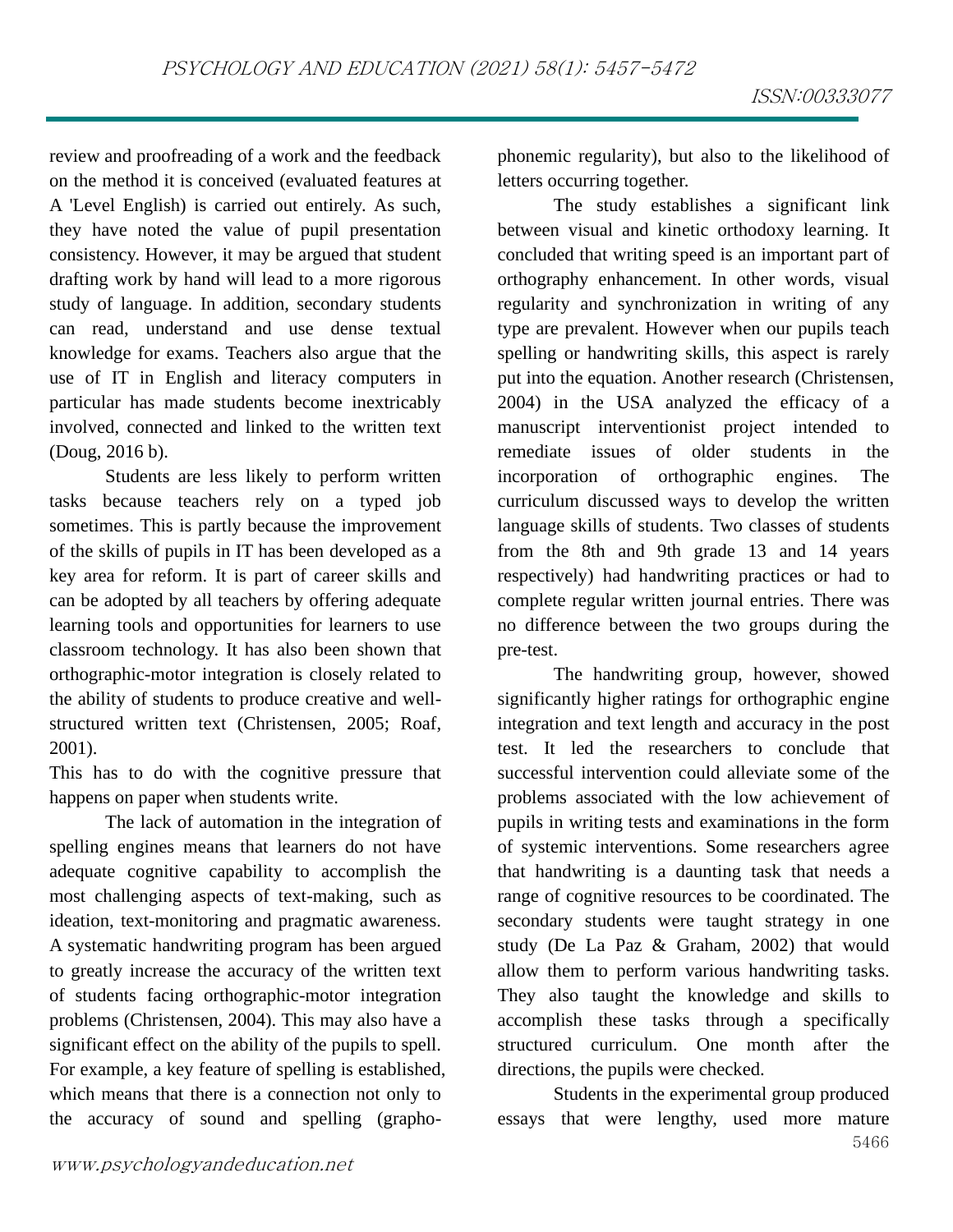vocabulary and were qualitatively better at expressing concepts and sequencing them compared to other individuals in the control group. It is also the case that if students have a high capacity depth, they perform better and need minimum differentiated tasks/results (Pickering, Knight, & Stegmann, 2004). It encourages students to become independent workers in gaining information about the structure, shape and pattern of words. Medway and Wray (2008) suggest that there is a connection between capacity (data storage capability) and automation (to retrieve information onto the page). It is also found in a 2012 study by Saperstein Associates. Finally, the conclusion was that both components (capacity and automation) enhance the ability of students to communicate and thus increase the quality of their ideas. Thus, improving student handwriting has some influence on their ability to download and upload brain data.

Another neuroscience research (Longcamp et al., 2008) found that learning a new language that is graphically distinct from English (as written in Chinese, Japanese or Hindi) improves students' ability to absorb various typology variants. It also helps to memorize and identify different word patterns: more handwriting and regular letter recognition was found in several geographical areas known to include performance and imaging tasks, in particular in the left Broca region and in bilateral parietal lobules. Taken together these findings provide clear arguments for the view of engaging in the visual identification of graphic types and letters by particular gestures while learning to write. Interviewees were asked in the same study to distinguish between a new group of characters and a mirror image. After using pen and paper, and a computer keyboard, they did this. The results were that respondents correctly and indefinitely recalled the right orientation of the characters when handwriting. This helps to deduce that particular

gestures memorized during the writing help to recognize graphic types and patterns visually. Working on the handwriting of pupils will help them improve their reading skills. Similar results were documented through further studies in which psychologists found a strong correlation between sequential finger movement and brain activity (Saperstein Associates, 2012), including study at the University of Washington (Berninger, 2006).

The direct handwriting instruction with visual indications and verbal media has been found to develop handwriting automatically and better word reading; orthographic-engine preparation has improved the performance of a graphic-engine planning task for sequential finger movements related to the composition of finger (Berninger, 2006, p.3). Although the study indicates that reading per se has no added benefit, such evidence suggests a link between writing by hand and increasing accuracy in pupil orientation and word formation. Therefore, it might be argued that our side-lining of handwriting skills in recent decades may have helped pupils to achieve less. At the very least, their absence did not increase the automaticity of students or increase their ability to register and memorize a variety of spelling variants and word form. In this connection, a significant argument that needs to be strengthened: the hand recording of textual knowledge (a kinesthetic tool) instead of tapping on a keyboard leads to the long-term development of memory. The sensation, the structure and the movement of words on paper etc. indicate a connection between memory, ability and coordination of the movement of man, which uses kinesthetic methods (Saperstein Associates, 2012).

#### **4. Conclusion**

This paper accentuates the underperformance of students in this regard (DfEE, 2012;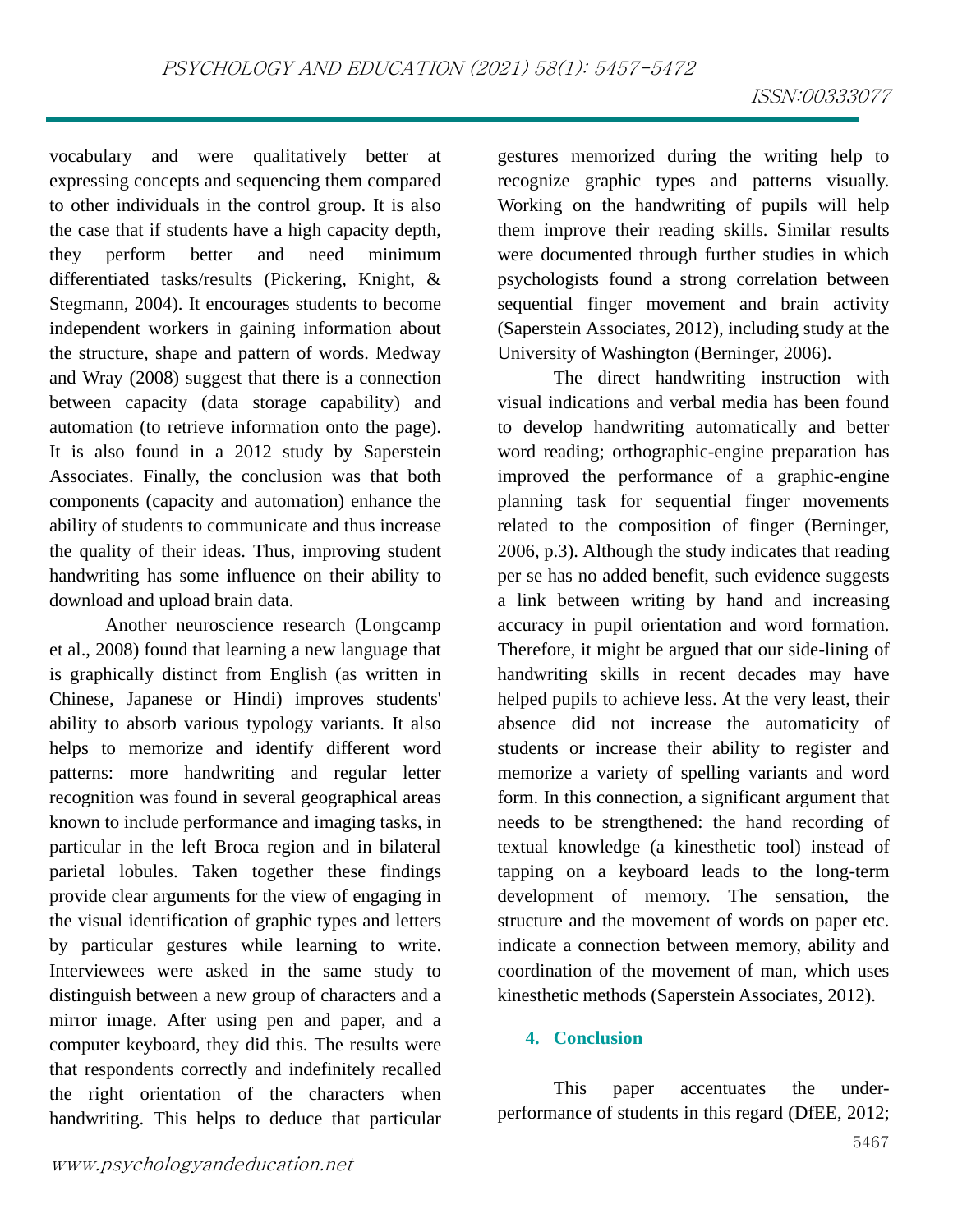PISA report, 2012). It can be suggested that there is a lack of opportunity for schools and educators to raise the level of student achievement. Their new handwriting side-lining as an unacceptable method of learning, particularly in high school, denies our students the opportunity for written and external assessments. They should concentrate on handwriting as a pillar of school education and pedagogical practices if teachers, our government and politicians want to develop literacy skills. This emphasis on handwriting may also contribute to the willingness of politicians to follow the model set by some Far East countries, which invest a relatively large proportion of their literacy not only in primary school, but also in secondary school.

This paper also supports a system to make sure that any student with bad handwriting entering high school can quickly get up to speed. Teachers need to consider implementing efficient, whole school handwriting policies for this reason. A special framework with a collection of specific specifications, realizing the importance of engine coordination, capabilities and speed, will assist these. These policies will also address the needs of students with orthographic motor control disorders, in addition to targeted functional illiteracy (DfEE, 2012). Roaf (2001) also claimed that it must be a key priority for secondary schools to develop a handwriting policy. Teachers themselves should have advanced ideas in their teaching. We should research and develop our output constantly. The central and challenging point is how vocabulary is processed and memorized in vocabulary teaching. If we make deliberate use of the latest achievements in cognitive sciences to enhance methods of teaching vocabulary, we will help students significantly improve the memory impact of English.

The method of teaching vocabulary can also be used to teach text. First the superficial material of the text, such as paragraphs and the specifics of

the document, must be understood. Then deep knowledge must be learned. Cognitive psychology theory has a strong theoretical function to direct teachers in their teaching practice. Teachers should know this so that English lessons can be more successful and the learning skills of students can be used to promote their learning. People understand the special laws of the foreign language learning process in a wide variety of ways and from different levels and pay more and more attention to the subjective initiative and imagination of foreign language learners. The teaching of foreign languages under cognitive learning theory allows teachers to research in foreign language learning the internal psychological mechanism of their students which is conducive to innovative thinking and an informed autonomy of learning topics. Recommendations

## This paper synthesized established research on handwriting abilities to allow pupils to perform well in planned activities, such as examinations. It means that students will enhance their performance by teaching, encouraging and requiring their students to practice and exercise their craftsmanship in high school by their previous year. The paper has also described studies that show the link between students' ability to integrate the role of motor and brain. These studies also show that when students write, they have a stronger relationship than when they type with the types and patterns of words. Likewise, schools need to focus on revision approaches by emphasizing handwriting. There is evidence that handwriting helps to remember. The students' ability to record and acquire acquired knowledge is much more perceptible through writing. School students also verify the facts by memory and recording. It is the easiest and most open way to consume textual material. Very few students look for the keyboard by typing;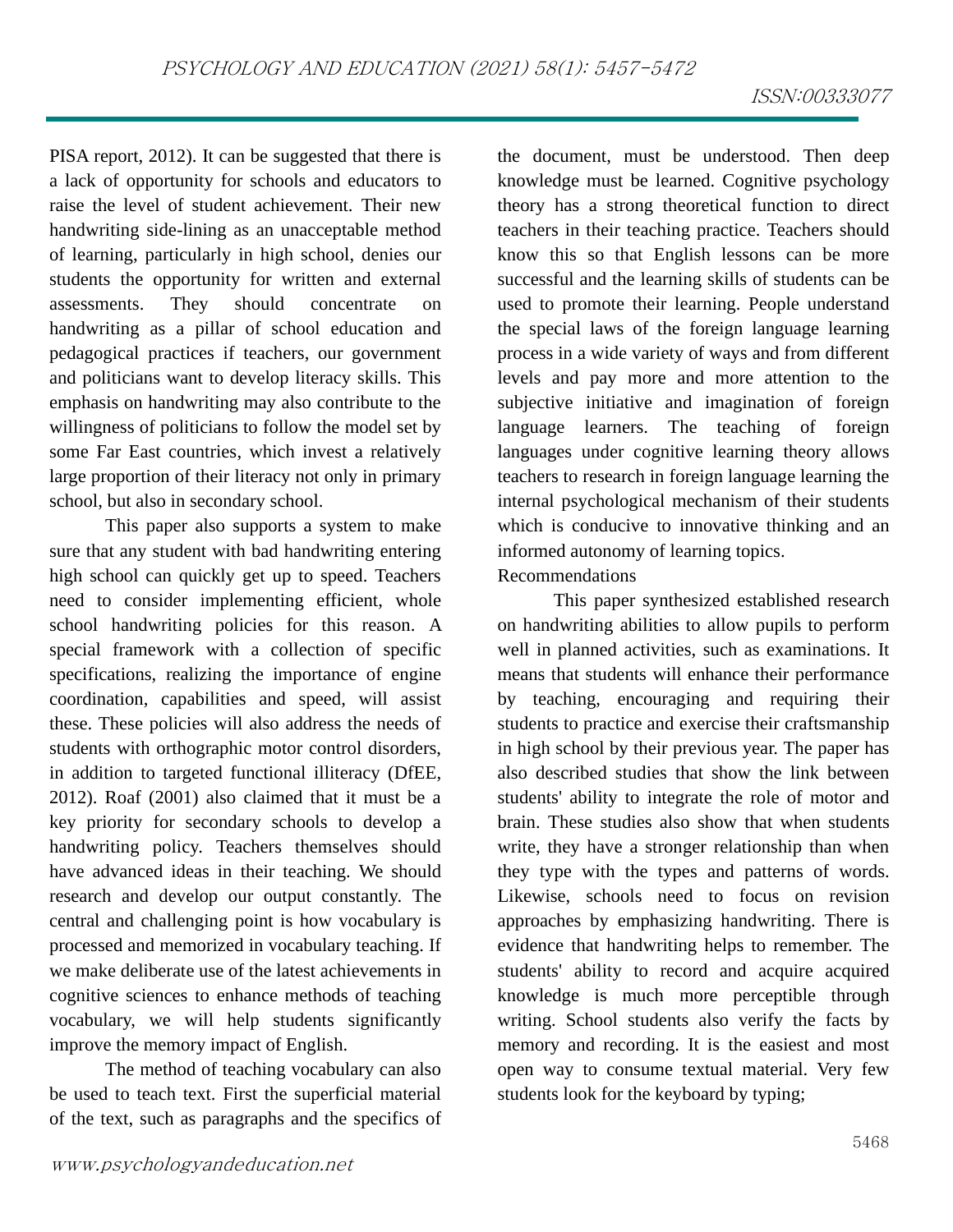• In connection with the writing process, students can imagine and shop letter sequence (spelling). It also helps to automatically render their sentences, without worrying too much about letters, cursive forms, and curvatures. To produce letters by hand, students also have to think in order to examine, evaluate and synthesize textual contents. This can have a positive effect on the success of students in regulated and graduated activities, such as checking whether pace, reading ability and correct word and letter formulation ultimately enable students to accomplish well.;

• Students can build self-esteem through handwriting. This applies to the recent Every Child Matters (2003 Green Paper) and the Recommendations for the ensuing government and policymakers. Handwriting does not only develop the skills but also entrusts students to be more openminded through inclusive approaches and trust of the students in subjects (Yates et al., 1994).

• While training offerors focus on literacy, potential teachers are not encouraged to emphasize handwriting education using successful approaches with consistent frameworks and requirements (Roaf, 2001). There is almost no standardized writing curriculum but the standard program for key stages 1 and 2 of literacy. Teachers need to assist trainees in creating handwriting systems in the classroom. This needs to be done strategically and regularly during the training of teachers;

• Systematic handwriting and daily practice must be developed. Progress is important in the understanding of the handwriting regulatory processes and in the emphasis on pupils with difficulty in coordination. Competences like pen keeping speed and cursive writing should not be rejected as incoherence (Bashore, 1982). They are an important component of primary and secondary education. Potential teachers should emphasize this, and further research is needed into teaching and

learning handwriting skills

• Currently, literacy researchers focus more on 'learning to write' at the level of primary school. However studies taking into consideration secondary education is still minimal. This paper suggests a more thorough study of secondary school students' writing habits in order to determine a link between handwriting consistency, their interaction with their subjects and their success in examinations.

## **References**

- 1. Berninger, V. (2010). Development of language by hand and its connections to language by ear, mouth, and eye. Topics of Language Disorders, 20, 65–84.
- 2. Bishop, D. V. M., & Snowling, M. J. (2011). Developmental dyslexia and specific language impairment: Same or different? Psychological Bulletin, 130, 858–886.
- 3. Brown, H. D. (2007). Teaching by principles: An interactive approach to language pedagogy (3rd ed.). White Plains, US: Pearson Education.
- 4. Ferris, D. R. (2010). Second language writing research and written corrective feedback in SLA: Intersections and practical applications. Studies in Second Language Acquisition, 32(2), 181-201. [http://doi.org/10.1017/S0272263109990490.](http://doi.org/10.1017/S0272263109990490)
- 5. Rahimi, M. (2015). The role of individual differences in learners' retention of written corrective feedback. Journal of Response to Writing, 1(1), 19-48.
- 6. Amrhein, H. R., & Nassaji, H. (2010). Written corrective feedback: What do students and teachers prefer and why? Canadian Journal of Applied Linguistics, 13, 95-127.
- 5469 7. Rowe, D. A. (2008). Development of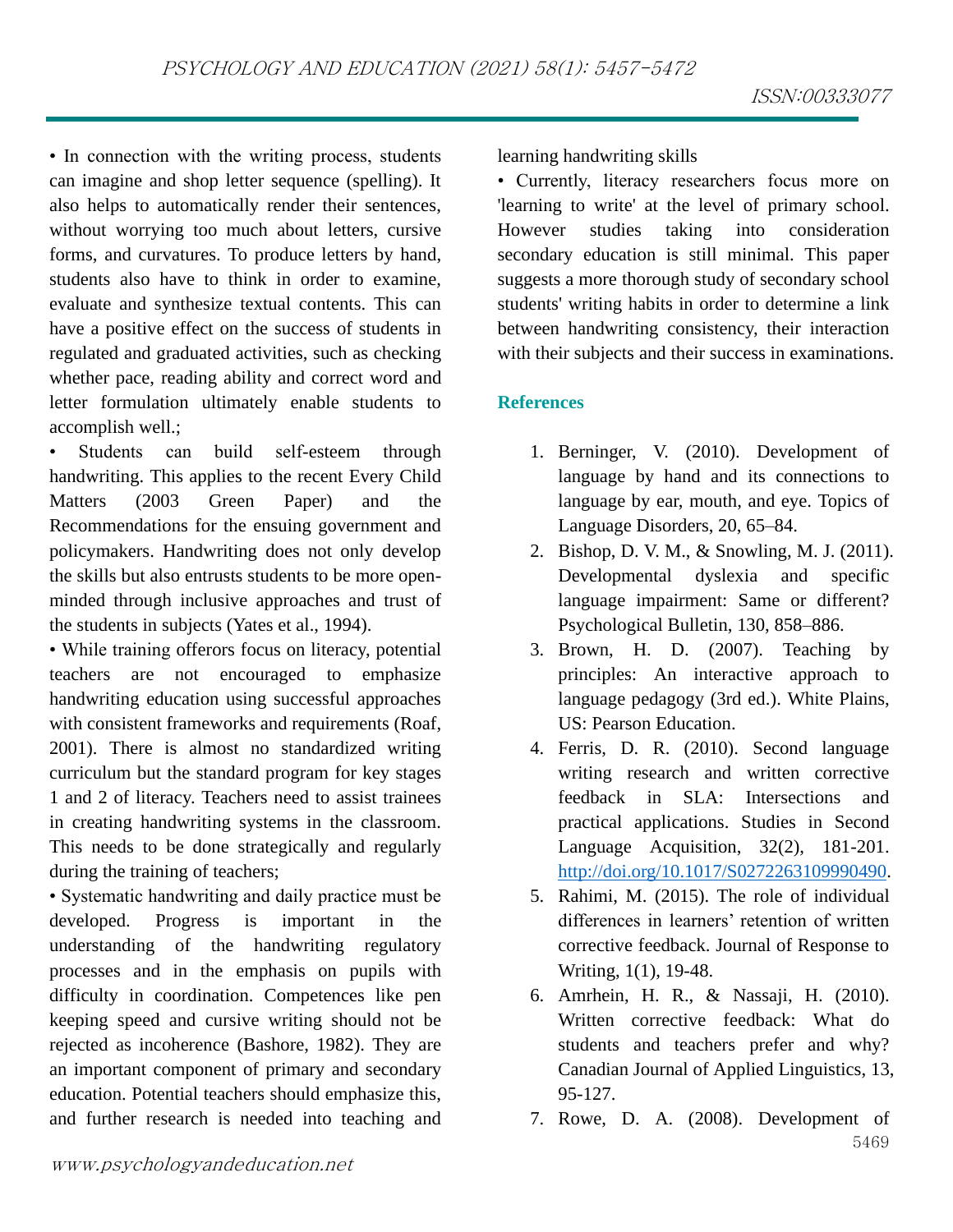writing abilities in childhood. In C. Bazerman (Ed.), Handbook of writing research: History, society, school, individual, text (pp. 401-420). New York: Lawrence Erlbaum Associates.

- 8. McCutchen, D., Teske, P., & Bankston, C. (2008). Writing and cognition: Implications of the cognitive architecture for learning to write and writing to learn. In C. Bazerman (Ed.), Handbook of writing research (pp. 451-470). Hillsdale, NJ: Lawrence Erlbaum.
- 9. Sippett, A. (2015). Counting the cost of poor literacy and numeracy skills, Retrieved from [https://fullfact.org/economy/counting](https://fullfact.org/economy/counting-cost-poor-literacy-and-numeracy-skills)[cost-poor-literacy-and-numeracy-skills.](https://fullfact.org/economy/counting-cost-poor-literacy-and-numeracy-skills)
- 10. Shepherd, J. (2010). Poor literacy and maths skills leave teenagers ill-equipped, Retrieved from: http://www. theguardian.com/education/2010/may/07/po or-literacy-numeracy.
- 11. Morgan, N. (2016). Speech at the NAHT annual conference 2016, Retrieved form: https://www.gov.uk/government/ speeches/nicky-morgan-speech-at-the-nahtannual-conference-2016.
- 12. Feder, P.K. & Majnemer, A. (2007). Handwriting development, competency, and intervention, Developmental Medicine & Child Neurology, 49(4), 312–317.
- 13. Graham, S. & Perin, D. (2007). A metaanalysis of writing instruction for adolescent students, Journal of Educational Psychology, 99(3), 445-476.
- 14. Medwell, J. & Wray, D. (2008). Handwriting: AForgotten Language Skill?, Language and Education, 22(1), 34-47
- 15. Cripps, C. & Cox, R. (2008). Joining the ABC: How and Why Handwriting and Spelling should be Taught Together, Cambridge: LDA Publications
- 16. Peverley, S. (2006). The importance of handwriting speed in adult writing, Developmental Neuropsychology, 29, 197- 216.
- 17. PISA (2012). PISA 2012 Results in Focus: What 15-yearolds know and what they can do with what they know, Retrieved form https://www.oecd.org/pisa/keyfindings/ pisa-2012-results-overview.pdf
- 18. De La Paz, S. & Graham, S. (2002). Explicitly teaching strategies, skills, and knowledge: Writing instruction in middle school classrooms, Journal of Educational Psychology, 94(4), 687-698.
- 19. Gathercole, S.E., Pickering, S.J., Knight, C., & Stegmann, Z. (2004). Working memory skills and educational attainment: Evidence from National Curriculum assessments at 7 and 14 years of age, Applied Cognitive Psychology, 18, 1-16.
- 20. Longcamp, M., Boucard, C., Gilhodes, J., Anton, J., Roth, M., Nazarian, B. & Velay, J. (2008). Learning through Hand- or Typewriting Influences Visual Recognition of New Graphic Shapes: Behavioural and Functional Imaging Evidence, Journal of Cognitive Neuroscience, 20(5), 802-815.
- 21. Yates, C., Berninger, V., & Abbott, R. (1994). Writing problems in intellectually gifted children, Journal for the Education of the Gifted, 18, 131-155.
- 22. Saperstein Associates (2012). 'Handwriting in the 21st Century? Research Shows Why Handwriting Belongs in Today's Classroom: A Summary of Research Presented at Handwriting in the 21st Century? An Educational Summit', Saperstein Associates, http://act.zaner-bloser.com/

v2/files/H2948\_HW21Summit\_white\_paper .pdf, 2-7.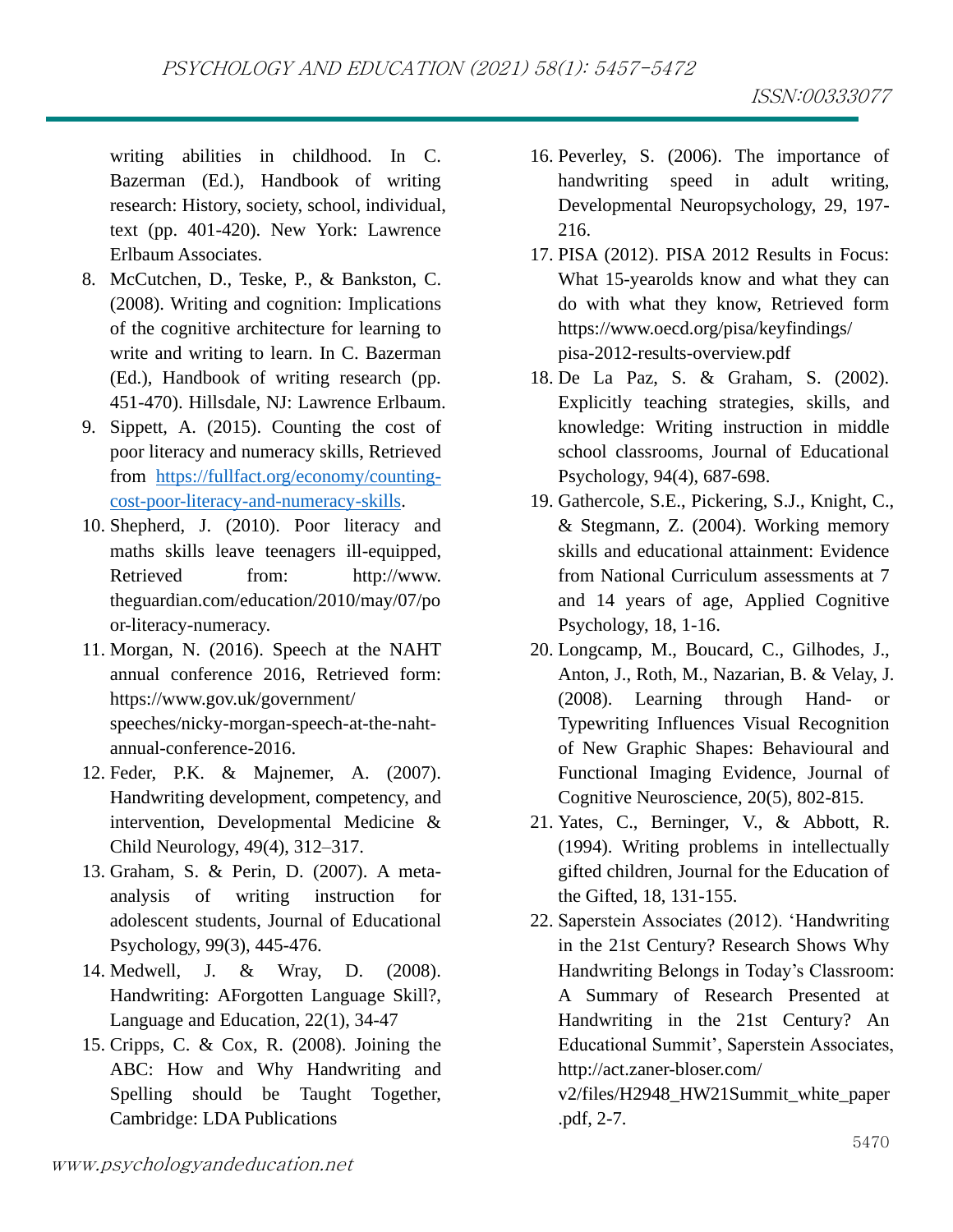- 23. Russell, H. (2015). Signing off: Finnish schools phase out handwriting classes, Retrieved from: http://www. theguardian.com/world/2015/jul/31/finnishschoolsphase-out-handwriting-classes-
- 24. Hallows, N. (2009). The slow death of handwriting, Retrieved form [http://news.bbc.co.uk/1/hi/7907888.stm.](http://news.bbc.co.uk/1/hi/7907888.stm)

keyboard-skills-finland.

- 25. PISA (2012). PISA 2012 Results in Focus: What 15-yearolds know and what they can do with what they know, Retrieved form https://www.oecd.org/pisa/keyfindings/ pisa-2012-results-overview.pdf.
- 26. Jones, D. & Christensen, C. (2009). The relationship between automaticity in handwriting and students' ability to generate written text, Journal of Educational Psychology, 91, 44-49.
- 27. Every Child: a Chance Trust (2009). The long term costs of literacy difficulties, Retrieved from http:// readingrecovery.org/images/pdfs/Reading\_ Recovery/Research\_and\_Evaluation/long\_t erm\_costs\_of\_literacy\_difficulties\_2nd\_edit ion\_2009.pdf, 1-52
- 28. Medwell, J. & Wray, D. (2008). Handwriting: AForgotten Language Skill?, Language and Education, 22(1), 34-47
- 29. Doug, R. (2016a). If we deny pupils handwriting, we are robbing them of a form that individualises them, Retrieved from https://www.tes.com/news/school-news/ breaking-views/if-we-deny-pupilshandwriting-we-arerobbing-them-a-form (last accessed 14/6/16)
- 30. Doug, R. (2016 b). Narrative Study: An Immigrant Pupil's Experience of English in Multicultural Education, (Doctoral dissertation), University of Birmingham.
- 31. Jones, D. & Christensen, C. (2005). The relationship between automaticity in handwriting and students' ability to generate written text, Journal of Educational Psychology, 91, 44-49.
- 32. Gathercole, S.E., Pickering, S.J., Knight, C., & Stegmann, Z. (2004). Working memory skills and educational attainment: Evidence from National Curriculum assessments at 7 and 14 years of age, Applied Cognitive Psychology, 18, 1-16.
- 33. Longcamp, M., Boucard, C., Gilhodes, J., Anton, J., Roth, M., Nazarian, B. & Velay, J. (2008). Learning through Hand- or Typewriting Influences Visual Recognition of New Graphic Shapes: Behavioural and Functional Imaging Evidence, Journal of Cognitive Neuroscience, 20(5), 802-815.
- 34. Saperstein Associates (2012). 'Handwriting in the 21st Century? Research Shows Why Handwriting Belongs in Today's Classroom: A Summary of Research Presented at Handwriting in the 21st Century? An Educational Summit', Saperstein Associates, http://act.zaner-bloser.com/

v2/files/H2948\_HW21Summit\_white\_paper .pdf, 2-7

- 35. Roaf, C. (2001). Handwriting, Achievement and School Policy, National Foundation for Educational Research, Issue 25, https://www.nfer.ac.uk/nfer/PRE\_PDF\_ Files/01\_25\_07.pdf
- 36. Roaf, C. (2001). Handwriting, Achievement and School Policy, National Foundation for Educational Research, Issue 25, https://www.nfer.ac.uk/nfer/PRE\_PDF\_ Files/01\_25\_07.pdf
- 37. Bashore, T. (1982). Is handwriting posture associated with differences in motor control? An analysis of asymmetrics in the readiness